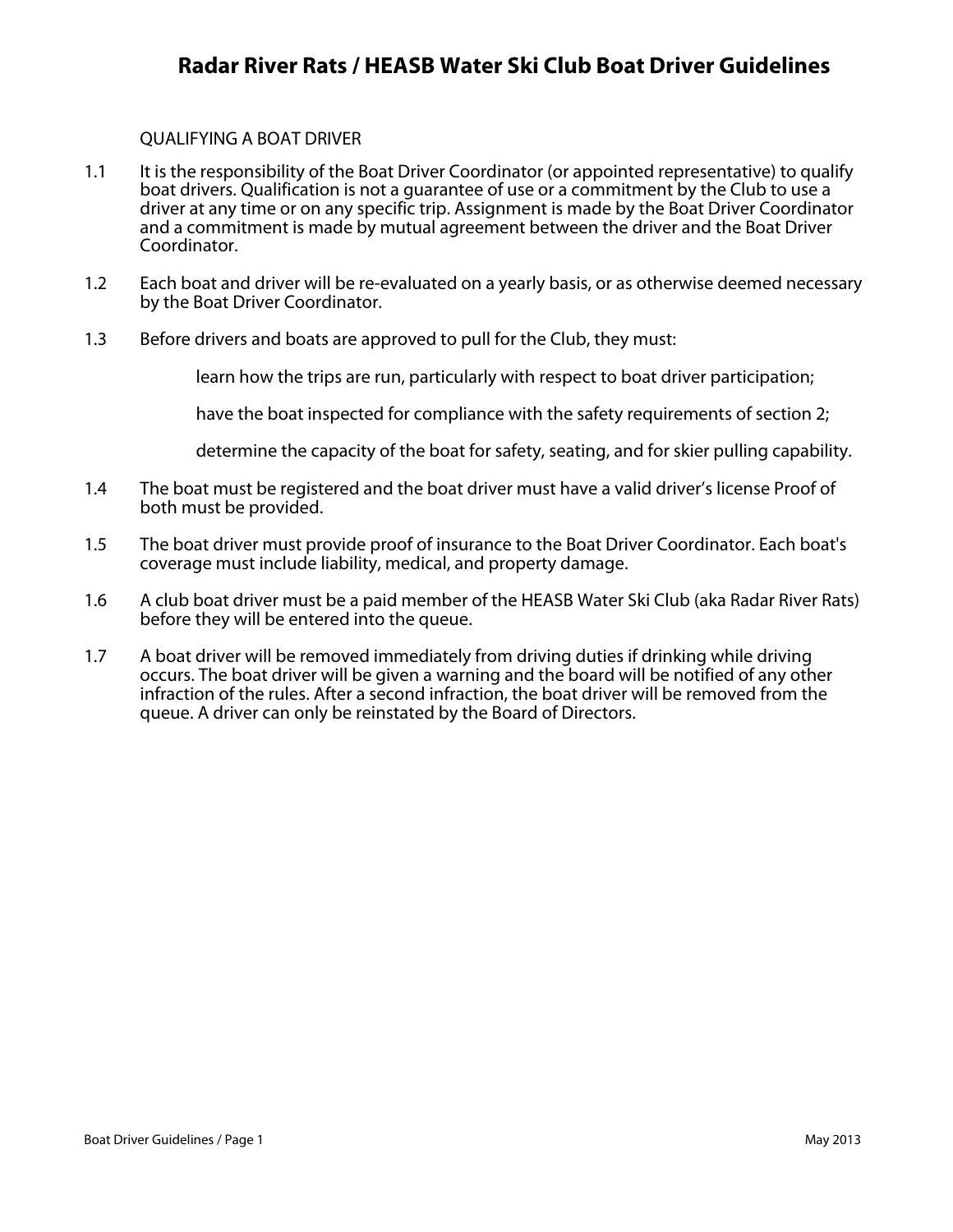SAFETY AND ENJOYMENT

- 2.1 Each boat must be equipped and operated in compliance with the U.S. Coast Guard rules for ski boats on the inland water ways and any other applicable regulations.
- 2.2 Passengers should be protected from hot or moving engine or body parts.
- 2.3 Boat drivers are expected to provide a safe operating boat, a red safety flag, various ropes, single and deep-vee handles in good working condition and a coast guard approved life jacket for each passenger. The Club will provide a selection of ski jackets and skis for the skier's use.
- 2.4 Boats should be equipped with two anchors (or an anchor and a beach stake) so that boats can be moored when not in use. The following designed anchor is recommended as the river anchor since the current can get up to 8 knots. A driver can not use available rocks on the beach as his anchor or stake.



- 2.5 Any anchoring problems will be resolved immediately by the Boat Driver Coordinator / Club Officer / Trip Leader.
- 2.5 Skier's ability and number of skiers affect boat performance. Placement of skiers and equipment is at the discretion of the boat driver. Boats should not take out more than 4 skiers (in addition to driver) at a time.
- 2.6 The open container law applies to boats. Boat drivers are prohibited from drinking during club hours.
- 2.7 The spraying of boats, skiers, canoes, rafts, etc. is illegal. Both the skier and boat driver can be ticketed.
- 2.8 Shore starts, shore landings, and spraying the beach is prohibited.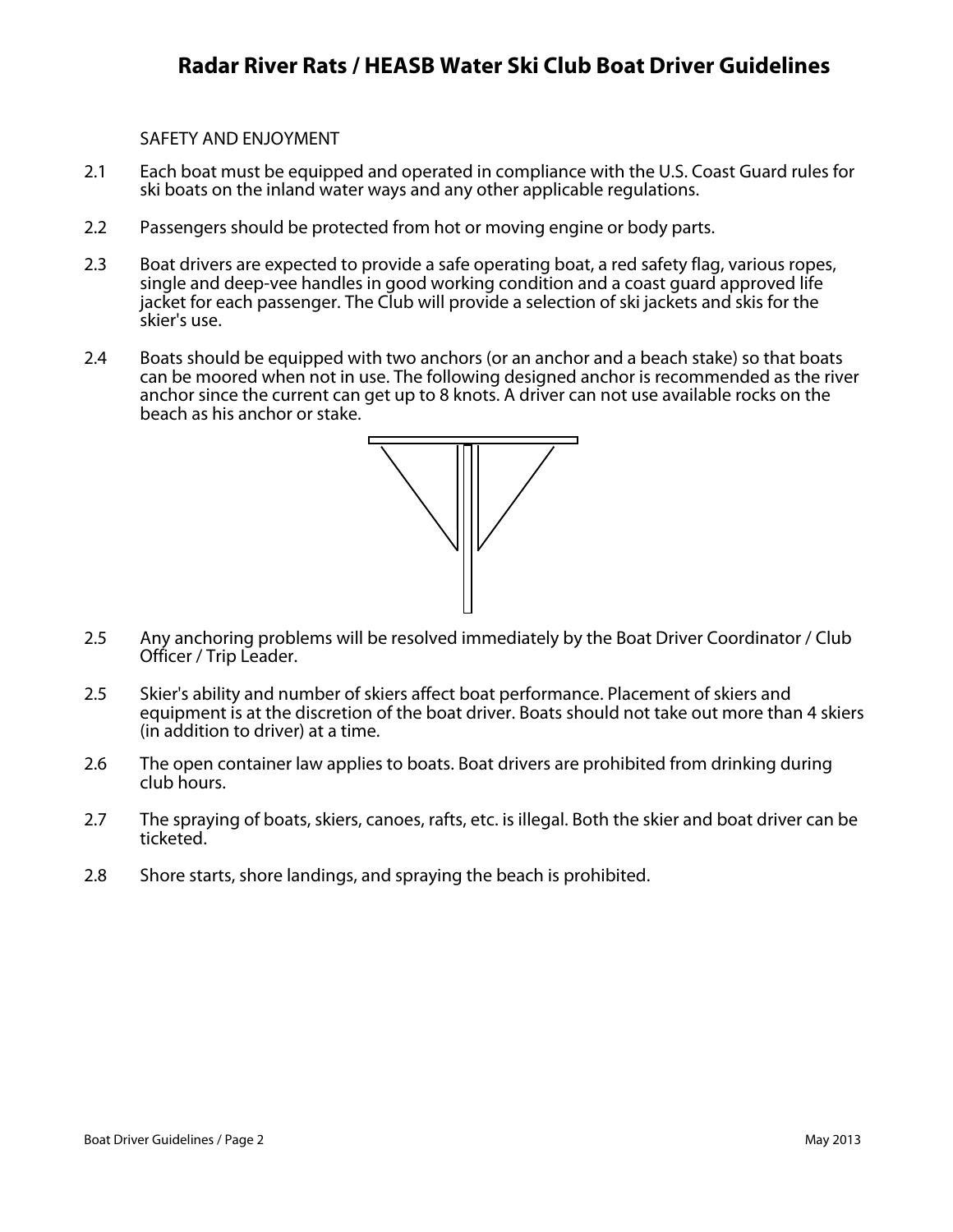## BOAT OPERATION

- 3.1 Boats are required to be in operation on the Colorado River Trips from 8 am to 5 pm on Saturday and from 7:00 am to 11:00 am on Sunday. A maximum one hour lunch break is allowed on Saturday and brunch is at 11:00 am on Sunday. You may take additional breaks provided your boat is in operation, i.e. someone qualified is driving your boat. Skiing is allowed (and recommended) before starting time and after quitting time, but does not count toward required operating time. A boat is not required to operate if conditions (wind, rain, etc.) make skiing unsafe.
- 3.2 Persons driving a Club boat must always operate their boat in a responsible manner. Recklessness and the drinking of any alcohol during Club operating hours by a person driving a boat for the Club shall be reason for the trip leader or a Board member to cease operation of a driver's boat. (See 2.6)
- 3.3 It is recommended that a boat owner have an alternate non-alcohol drinking driver on the trip in the event of his incapacitation, desire to ski, desire to drink alcohol or as a matter of prudence to prevent fatigue from degrading safety. (See 2.6)
- 3.4 A minimum of three people (driver, observer, skier) is required for all ski runs.
- 3.5 Non-skiers (and children) may ride in a boat ONLY when they do not displace paid skiers who want to ski. This practice is HIGHLY discouraged. Under no circumstances will a non-skier be permitted to ski during Club Ski Hours on a ski club boat.
- 3.6 It is recommended that a boat go out on a ski run with no more than four (4) skiers plus the driver. This requirement will help cycle the skis and skiers and reduce the amount of time a boat is out at one time.
- 3.7 Boat drivers are expected to teach, tolerate, and above all, encourage beginners. All boats must be available and able to pull beginners. No boat driver is expected to take a full load of beginners on a given ski run, but may do so if he/she wishes. It is much easier on the boat driver and the beginner if you have at least one other experience skier on board.
- 3.8 All skiers shall have a chance to take one ski run before any skier goes out for a second run.
- 3.9 When filling their boat, boat drivers should attempt to give priority to the skiers with the least number of runs for that day.
- 3.10 Each time a boat goes out, each skier will be allowed ONLY ONE ski, wakeboard, trick ski OR air-chair run OR tubing run. A driver may limit a skier's run to ten (10) minutes. This should allow a boat to return to the beach to pick up another load of skiers in approximately 1hour, 15 minutes. AGAIN NO DOUBLE RUNS.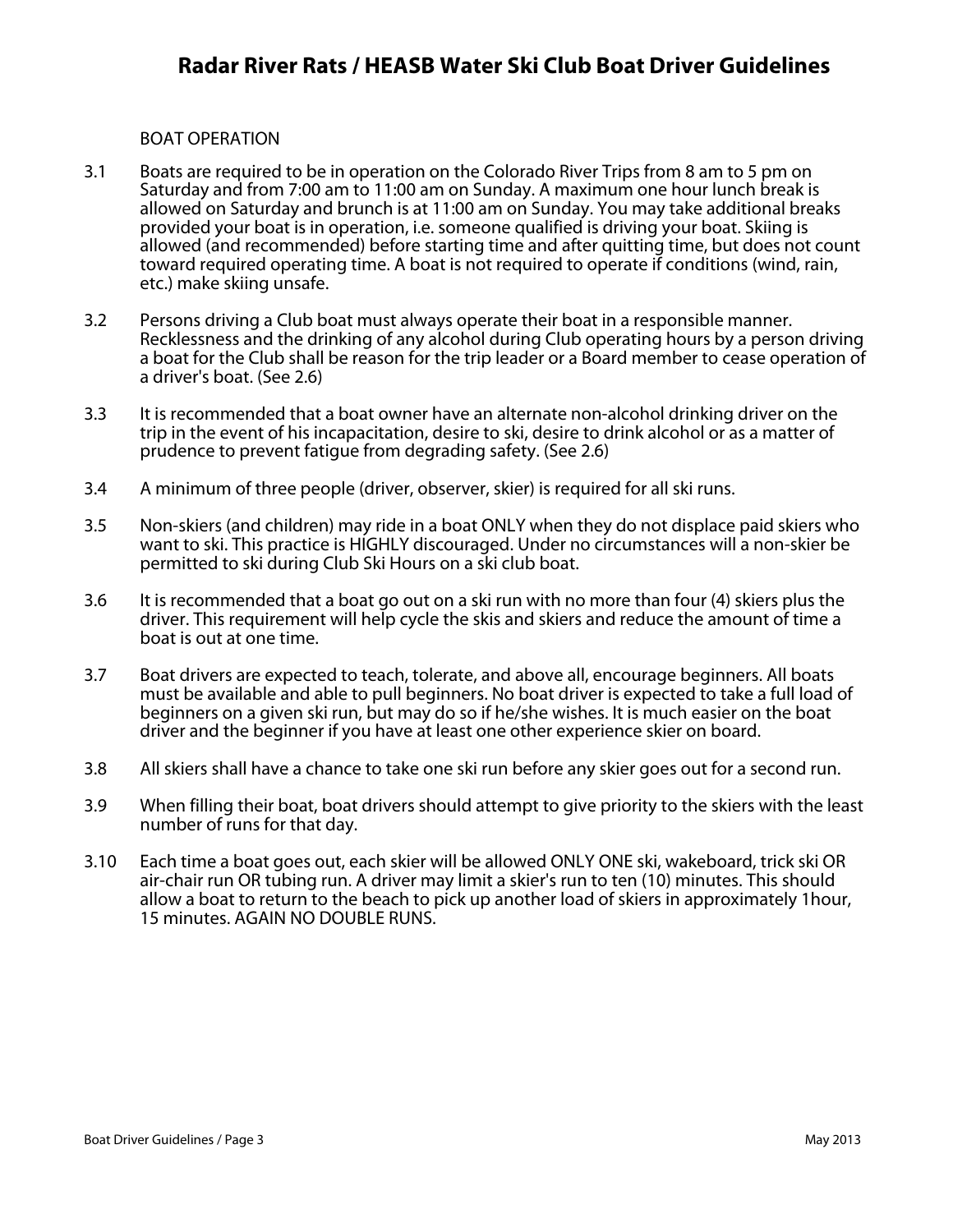## BOAT OPERATION (Continued)

- 3.11 Boat drivers shall take into consideration the effects of the prevailing wind direction and water conditions on skier fatigue and enjoyment, and attempt to equalize the effects without favoritism. The skiers aboard may decide ski order and direction of travel among themselves, but to minimize deadheading, the boat driver shall have the final say.
- 3.12 It is recommended that you leave your boat trailer in the designated area.
- 3.13 The Club provides skis and vests for those who don't have their own. We currently have a boot system for our single skis that accommodate all sizes. We are in the process of changing our boot system. We will a selection of boot in the trailer. Skiers will have to make sure they have the correct size boot for their chosen ski. We have enough vests so that each boat can have a full set ranging in size from xs, x, m, l. There are a few xl for those who need it. XL boots and vests are typically "adapted" by a skier for the weekend.
- 3.13 ALL Club equipment (skis, vests, knee board, etc.) must be returned to the trailer by 11:00 am on Sunday. A boat driver may stay out later if he/she wishes but the equipment must be returned to the trailer by 11:00 am on Sunday.
- 3.14 Our skis and vests are for the use of paid skiers. At no time can a non-skier use the Club's ski equipment unless approved by the trip leader.
- 3.14 No pets are allowed in the boats when driving for the Club.
- 3.15 Boats at the beach that are not driving for the Club on a given weekend must be anchored south (down river) of the boats that are driving for the Club. Any anchoring problems will be resolved immediately by the Boat Driver Coordinator/ Club Officer/Trip Leader.

Boat anchoring will be determined at Needles Marina.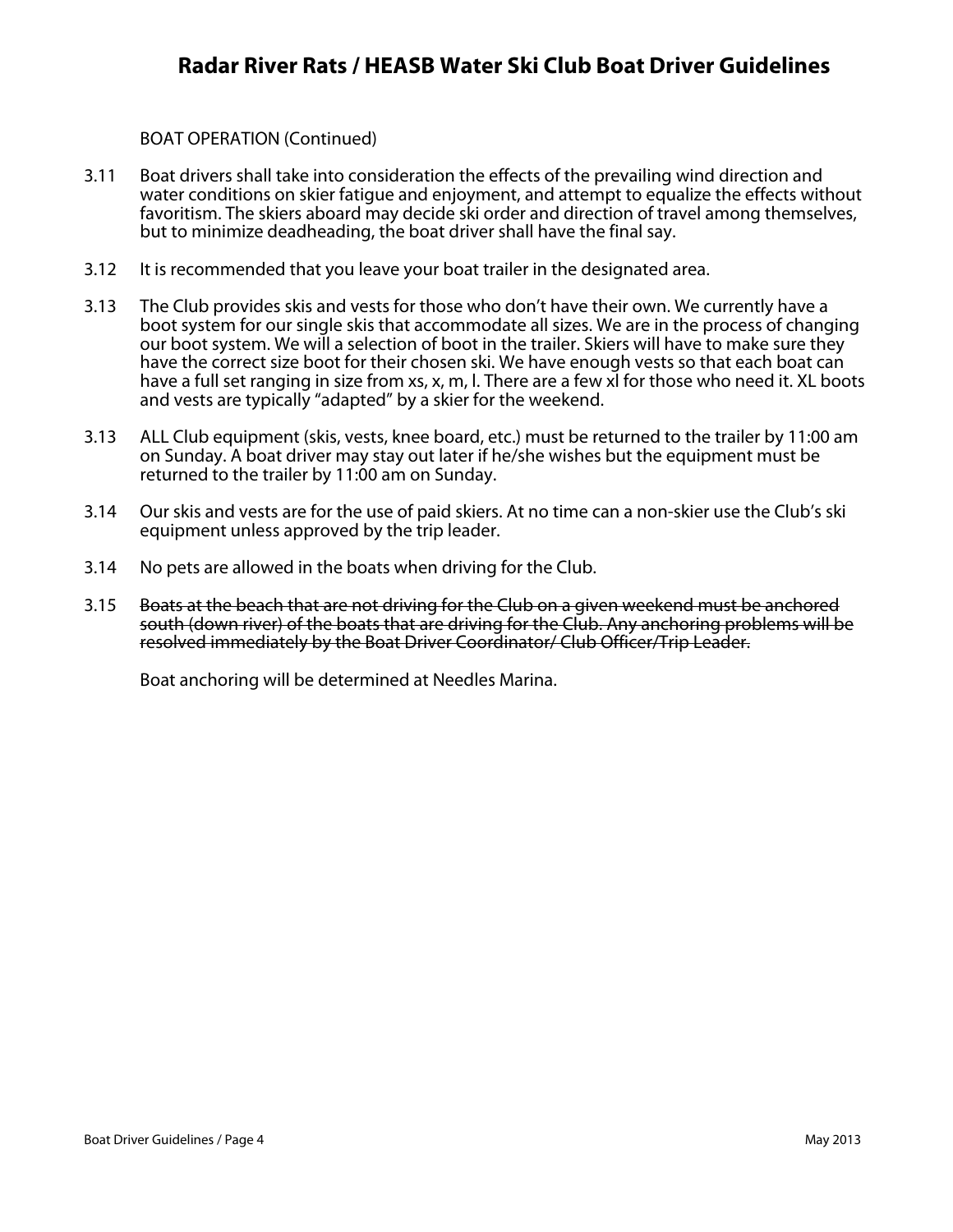### BOAT DRIVER SELECTION

- 4.1 Assignment of boat drivers is made by the Boat Driver Coordinator from the queue.
- 4.2 Boat drivers are selected by the Boat Driver Coordinator based on experience, skill and the attitude they have shown towards safety, beginners, and driving for the Club. Consideration is also given to the suitability and reliability of the boat and tow vehicle.
- 4.3 Each year the Boat Driver Coordinator will establish the initial boat driver queue one month prior to the Club's first scheduled weekend trip. The Boat Driver Coordinator shall solicit new prospective drivers.
- 4.4 Initial placement in the queue will be based on a boat driver's previous years driving experience with the Club. The boat driver who drove the most number of times (full and partial loads) the previous year will be first in the queue. The driver who drove the second most will be second, etc. If more than one boat driver drove the same number of times, the driver who drove the most in the past years shall be given the higher placement.
- 4.5 A newly recruited boat driver, or any boat driver wishing to enter the queue after the initial queue has been established, will enter the queue at the bottom.
- 4.6 For a given weekend trip, the boat driver at the top of the queue will be asked first if they want to drive that weekend. If the boat driver does not want to drive that particular weekend, they will maintain their position in the queue and the next person will be asked. When a boat driver pulls for the Club they will be moved to the bottom of the queue.
- 4.7 Each boat driver will be give the opportunity to select a minimum of two weekends in which they will be given priority. For those weekends only, their position in the queue will remain unchanged. The selection for these weekends must be arranged with the Boat Driver Coordinator by the second river trip of the year. Only one boat driver will be given priority for a given trip. In the case that two or more drivers select the same trip, only the driver highest in the initial queue will be given priority. Certain weekends may require that a second boat be given a second priority.
- 4.8 A boat driver may elect to drive for a partial boat load (less than seven skiers). In this case, the boat driver retains their position in the queue and will be reimbursed based on the number of skiers that make up the partial boat.
- 4.9 If for some reason, a boat driver must cancel a trip he has been assigned, they must notify the boat driver coordinator at least three weeks in advance.
- 4.10 The boat driver for a special skiing activity (houseboat, competition, etc.) shall be selected on the basis of the initial boat driver queue or as determined by the boat driver coordinator.